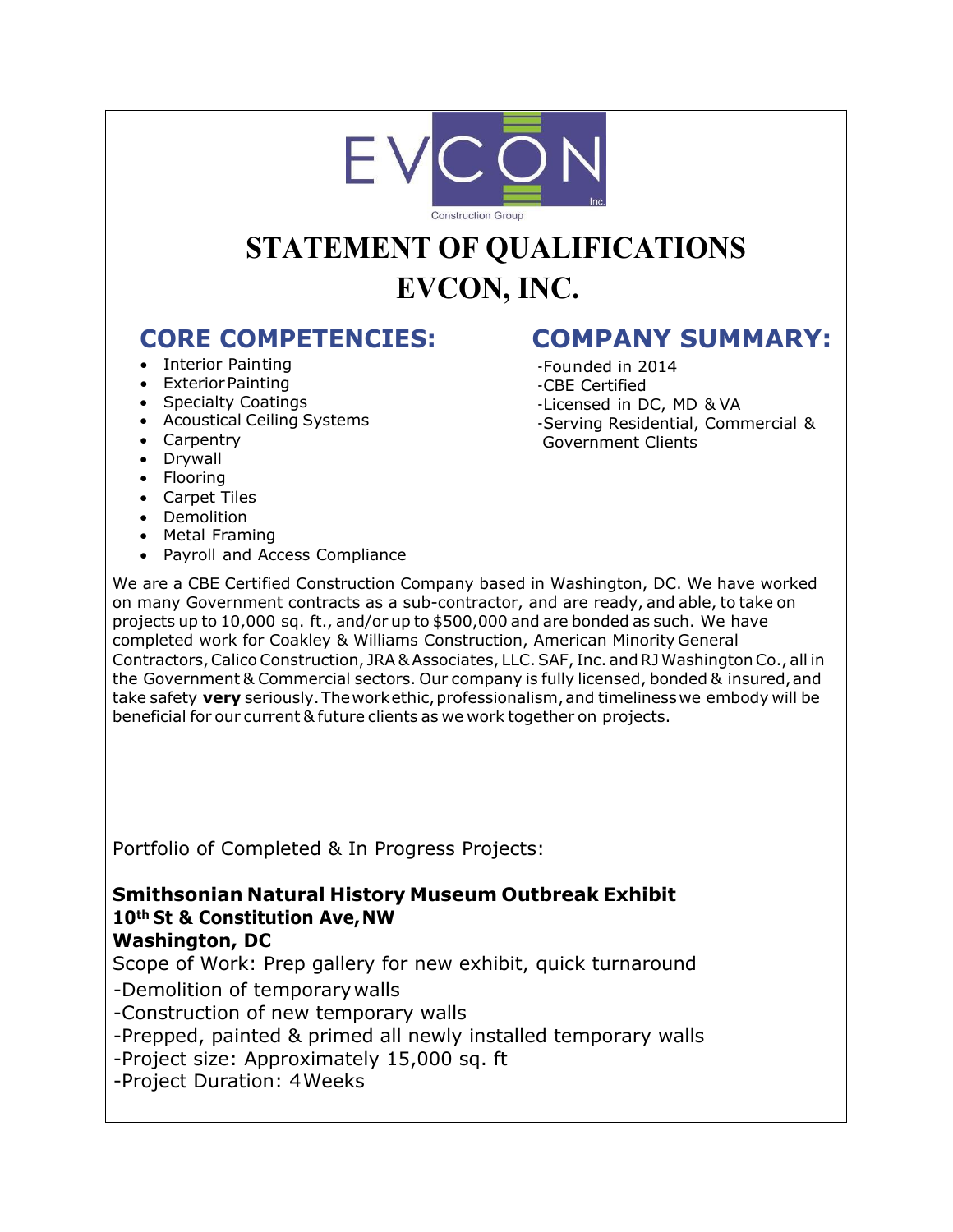Contract Amount: \$28,886 Status: Completed Reference: Tito Torres, AMGC [ttorres@amgcllc.com](mailto:ttorres@amgcllc.com)

#### **Arthur M. Sackler Gallery 1050 IndependenceAve SW Washington, DC**

Scope of Work: Prep gallery for new exhibit, quick turnaround -Demolition of temporarywalls -Construction of new temporary walls -Point-up of all existing walls -Prepped, painted & primed all newly installed temporary walls -Project size: Approximately 25,000 sq. ft. -Project Duration: 2 Weeks Contract Amount: \$33,000 Status: Completed Reference: Tito Torres, AMGC [ttorres@amgcllc.com](mailto:ttorres@amgcllc.com)

#### **Naval Research Laboratory 4555 Overlook Ave SW Washington, DC**

Scope of Work: -Prep, prime, and paint all specified rooms & steel beams on the roof Contract Amount: \$24,161.60 Status: In Progress Reference: Randall Washington, RJ Washington Co [rjwashingtonco@yahoo.com](mailto:rjwashingtonco@yahoo.com)

#### **Bishop Ireton High School 201 Cambridge Rd**

**Alexandria, VA** Scope ofWork: -Prep, prime, and paint all specified rooms, halls & gym. Contract Amount: \$15,000 Change Orders: \$15,091 Total: \$30,091 Status: Completed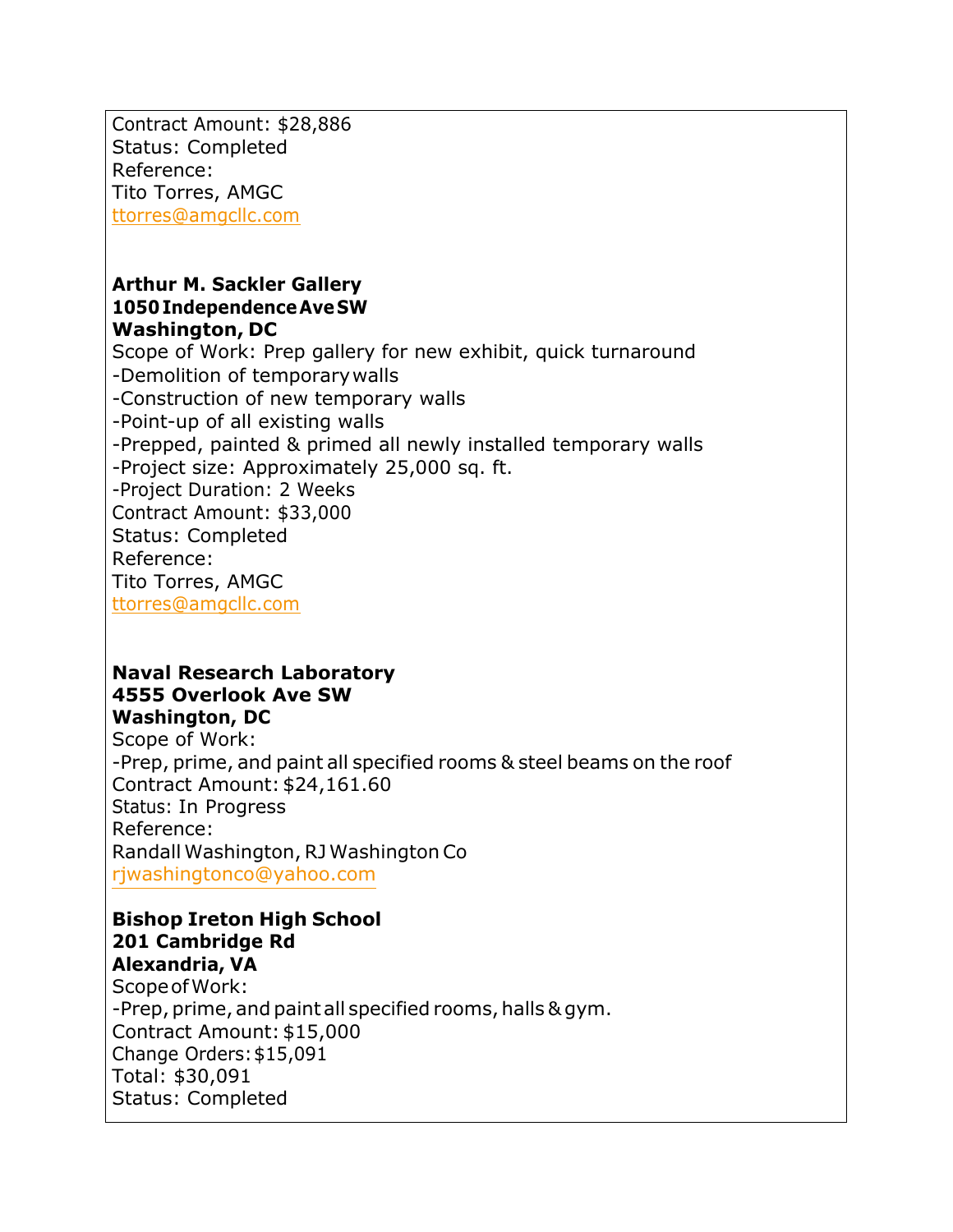Reference: Barbara Price, Coakley & Williams Construction [bprice@coakleywilliams.com](mailto:bprice@coakleywilliams.com)

### **Kenilworth Parkside Recreation Center 1300 44th St NE**

#### **Washington, DC**

Scope of Work:

-Paint GYP board partition walls, CMU walls, existing structures & exposed ceilings

-Intumescent (Fire-Resistant) paint on all specified metal beams -Paint roof decking

-Caulking at pool deck & interior

-Add alternate-prime steel columns and beams at lobby

-Seal concrete

Contract Amount: \$61,320

Status: Completed

Reference:

Erik Van Why, Coakley & Williams Construction [evanwhy@coakleywilliams.com](mailto:evanwhy@coakleywilliams.com)

#### **Montgomery County Circuit Court 50 Maryland Ave**

# **Rockville, MD**

Scope of Work: Renovation of existing office spaces -Install drywall -Make newly installed drywall paint ready -Install grids & acoustical ceiling tiles (ACT) -Metal framing -Project was completed in two phases Contract Amount: \$60,000 Status: Completed Reference: Anwar Salman, AMGC [asalman@amgcllc.com](mailto:asalman@amgcllc.com)

#### **Trattorio Villagio of Clifton 7145 Main St Clifton, VA**

Scope of Work: Extend kitchen to accommodate more space for kitchen equipment (Operated as GC, subcontracted all work out) -Demolition of all walls, ceiling, flooring and applicable doors & windows -Framing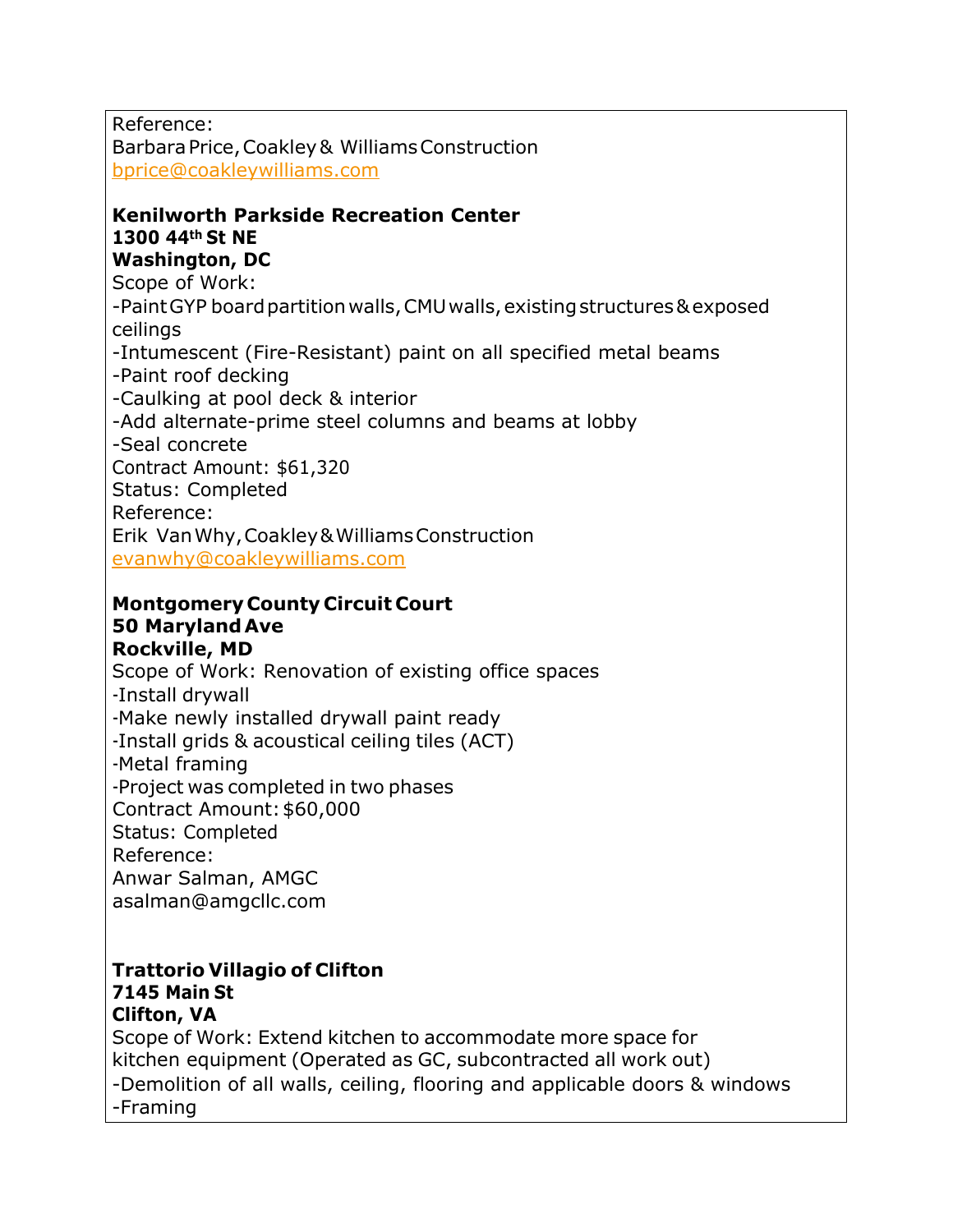-Tiles

-Installation of Kitchen Equipment Contract Amount: \$95,000 Status: Completed Start Date: 2/7/2018 Reference: Eric Liu, Calico Construction [ericliu@calicoinc.com](mailto:ericliu@calicoinc.com) 

#### **TTT Restaurant 8407 Ramsey Ave Silver Spring, MD 20910**

Scope of Work: Run new electrical and plumbing to restaurant (Operated as GC, subcontracted Electrical & Plumbing work out). -Remove all specified existing light fixtures & wrap -Accommodate installation ofnew light fixtures -Furnish and install 6"LED lights on 1st & 2nd floor -New plumbing to kitchen: valves, floor sinks, etc. & 2<sup>nd</sup> floor Contract Amount: \$47,600 Status: Completed Start Date: 2/13/2018 Reference: Eric Liu, Calico Construction [ericliu@calicoinc.com](mailto:ericliu@calicoinc.com) 

#### **Dog Haus 7904 Woodmont Ave Bethesda, MD 20814**

Scope of Work: Full interior demo and build-out for new restaurant -Demo -Plumbing -Electric/HVAC -Finishes Contract Amount: \$325,000 Change Orders: \$50,000 Total Amount: \$375,000 Status: Completed Start Date: 11/01/2017 Reference: Eric Liu, Calico Construction [ericliu@calicoinc.com](mailto:ericliu@calicoinc.com)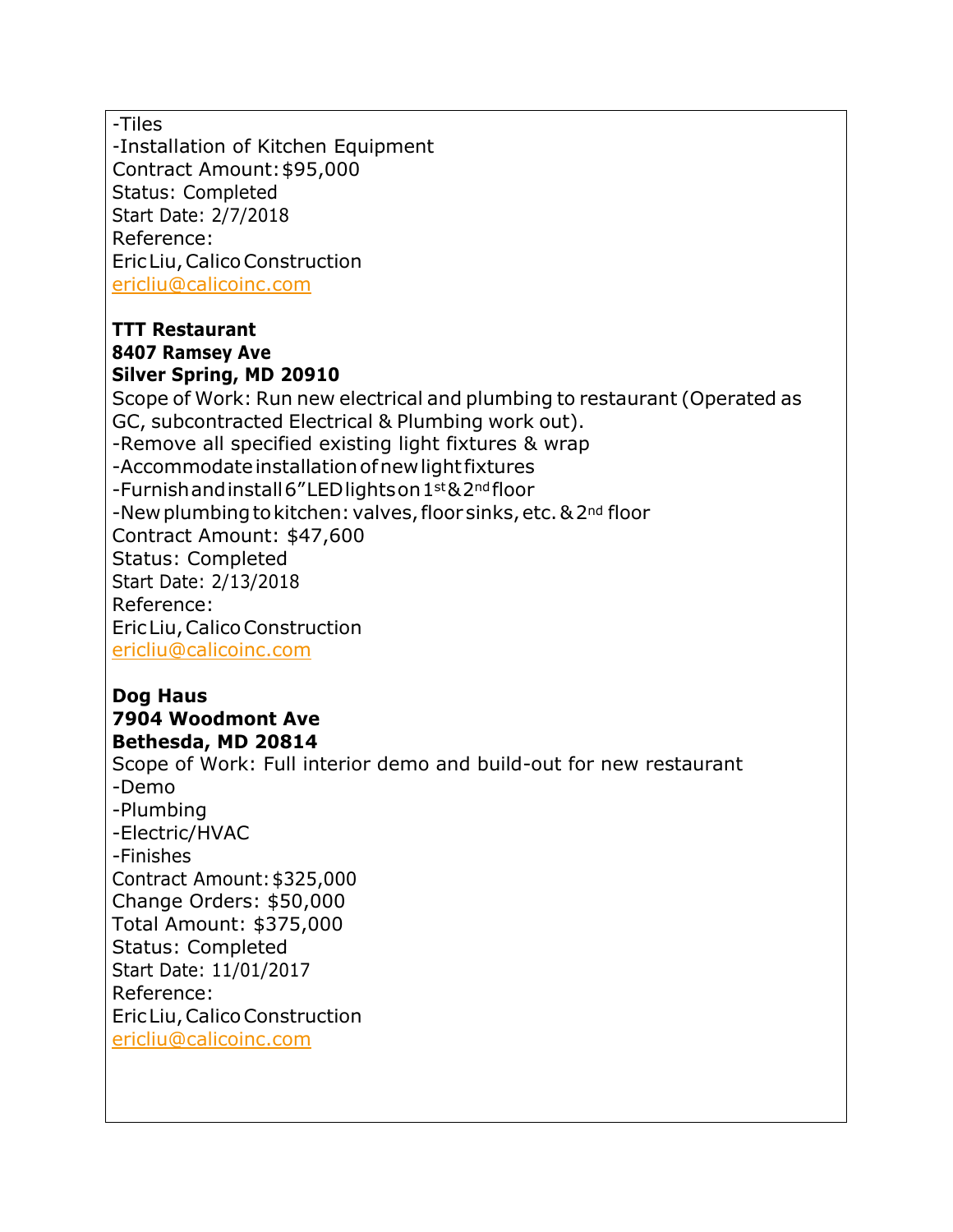#### **Smithsonian Hall 22 Cafe 10th St & Constitution Ave Washington, DC 20560**

Scope of Work: -Demo -Framing -Commercial vinyl tile installation -Interior priming, patching, and painting Contract Amount: \$52,701 Status: Completed Reference: Tito Torres, ttorres@amgcllc.com

## **Naval Research Laboratory Building 42 4555 Overlook Ave SW Washington, DC 20375**

Scope of Work:

-Power wash exterior of building -Exterior commercial caulking, priming, painting -Exterior repairs -EIFS repair Contract Amount: \$245,100 Status: Completed Start Date: 08/06/2018 Reference: Tony Rowles, SAF, Inc. trowles@safinc.us.com

**Naval Research Laboratory Building 43 4555 Overlook Ave SW Washington, DC 20375** Scope of Work:

-Power wash exterior of building -Exterior commercial caulking, priming, painting -Exterior repairs -EIFS repair Contract Amount: \$325,650 Status: Completed Start Date: 09/05/2018 Reference: Tony Rowles, SAF, Inc. trowles@safinc.us.com